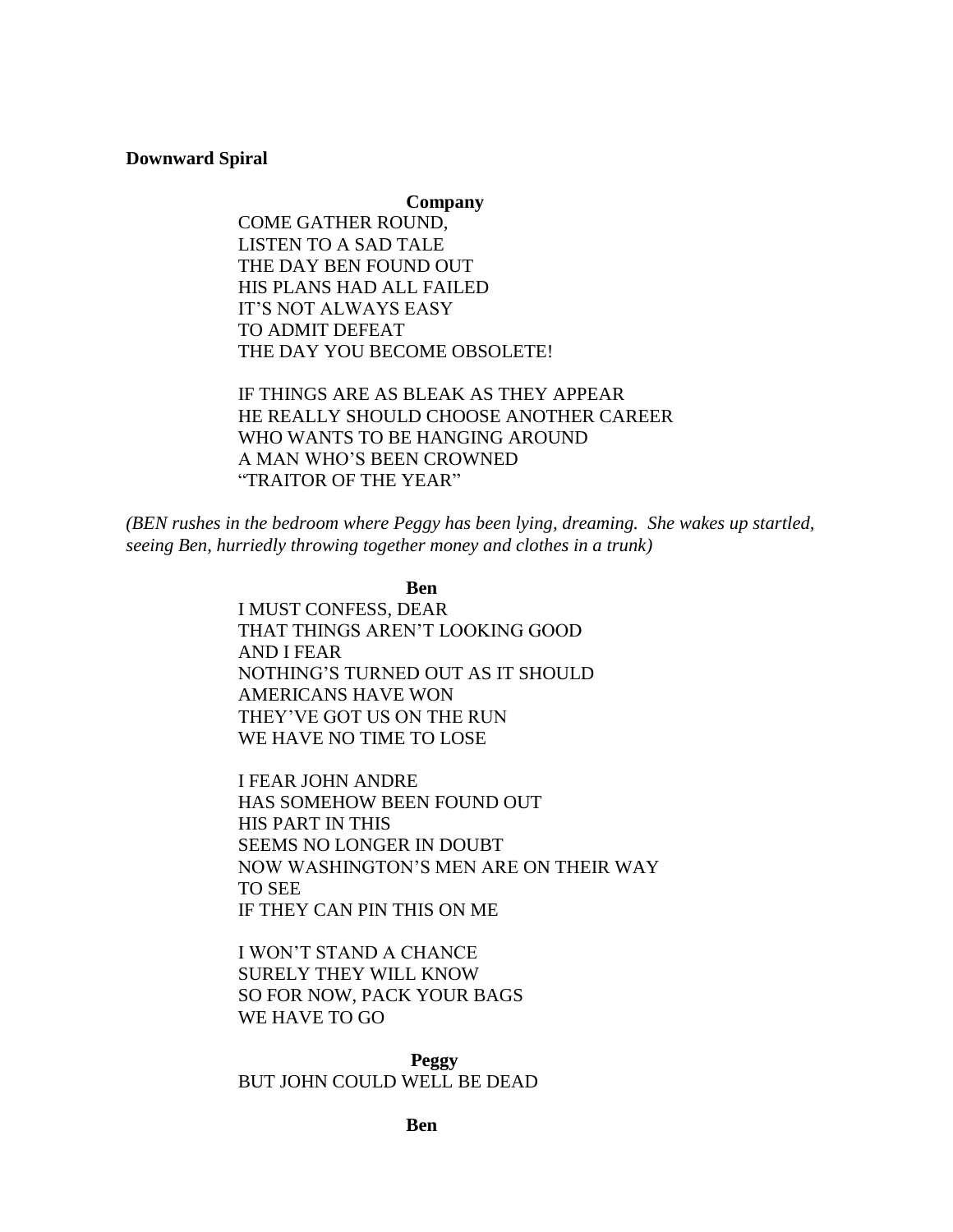### LET'S THINK OF US, INSTEAD

# **Peggy** MY GOD, WHAT LIES AHEAD!?

*(PEGGY has worked herself into a frenzy and faints in BEN's arms. HE lays HER on the bed and tenderly holds her hand)*

> **Ben** IT'S NOT THE LIFE I WAS ALWAYS DREAMING OF I ONLY WANTED WHAT WAS BEST FOR YOU SLEEP NOW, MY LOVE, UNTIL ANOTHER DAY NO ONE WILL SUSPECT THE ROLE YOU PLAYED BUT I WOULDN'T BE TREATED MERCIFULLY IF I STAYED! *(BEN has packed his bags by this time and starts to leave. EMILY is horrified)*

### **Chorus**

# WHAT KIND OF HUSBAND WOULD LEAVE HIS WIFE BEHIND?

**Ben**

IT WILL BE ALL RIGHT IF SHE'S ALL THEY FIND AND JOHN'S ALREADY DEAD SO I'LL SAVE ME, INSTEAD TO FIGHT ANOTHER DAY

I ONCE KNEW A MAN WHO'D ALWAYS CHOOSE TO DIE MANY DEATHS BUT NEVER LOSE GOD KNOWS HOW I COULD HAVE DONE ANYMORE BUT NOW, WHAT WAS EVERYTHING FOR?

#### **Chorus**

WHAT WILL YOU DO NOW? I THINK YOU'RE THROUGH NOW.

*(BEN starts to leave but is confronted by EMILY)*

**Emily**

That was heartless of you to have left her like that.

**Ben**

What else could I possibly have done?

### **Emily**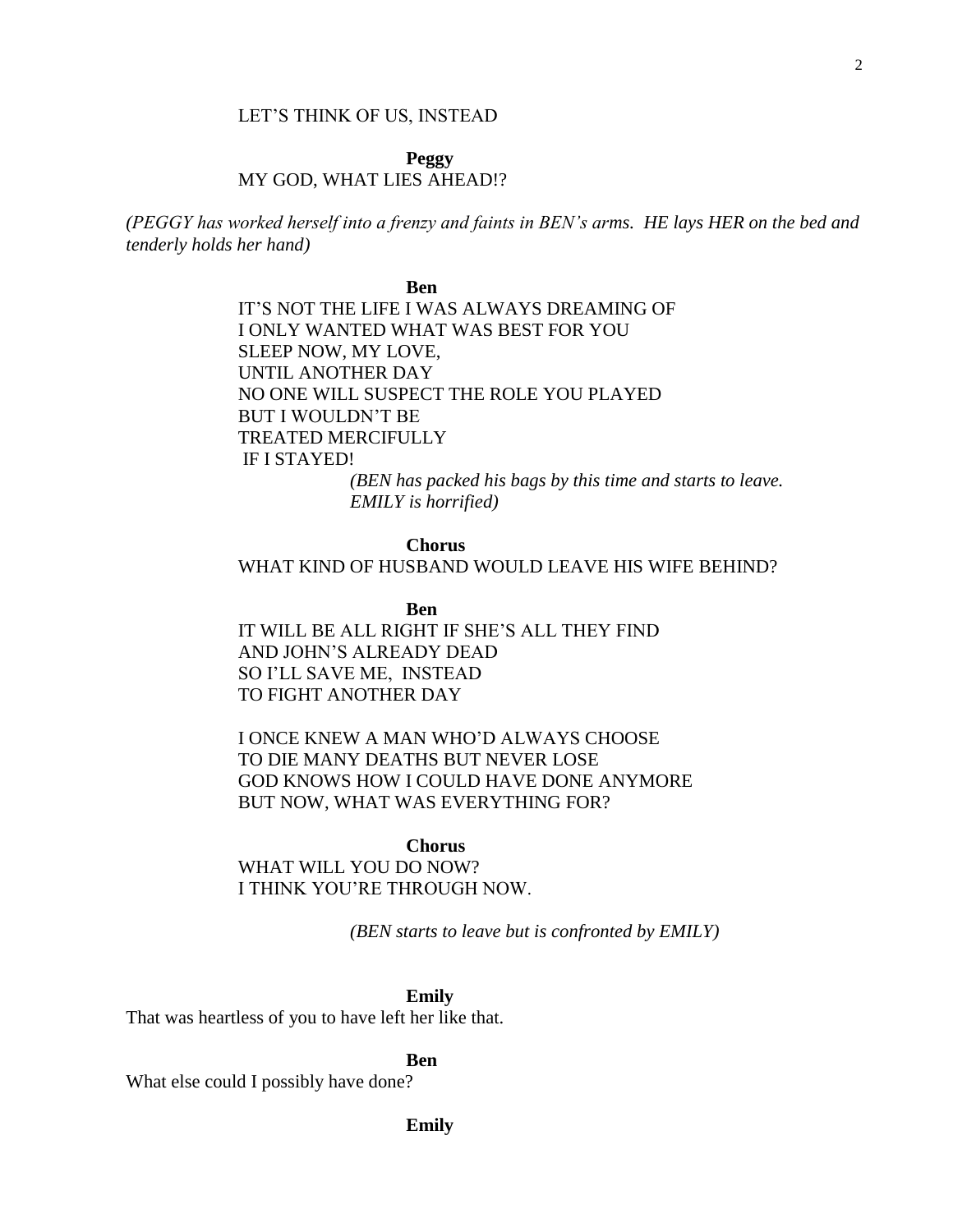Do you really think after all you've done to General Washington, that her safety could be entrusted to him?

**Ben**

All right, all right, I'll tell you what I'll do. I will write Washington a letter, pleading on Peggy's behalf.

#### **Emily**

Well, that's big of you!

**Ben** *(Handing EMILY a quill)*

Would you mind?

**Emily**

You're pushin' it.

#### **Ben**

Dear General Washington: By now you will have learned of my hasty departure. I have no favor to ask for myself. I have too often experienced the ingratitude of my countrymen to expect it. I do have one small favor to ask, however, on behalf of Mrs. Arnold. She had no part in any of this, and I ask that you see to her safety and security.

> *(Lights come up on GEORGE WASHINGTON, sitting on a stump, reading the letter)*

#### **Washington**

…in any event, would you please send me the clothes and other belongings I did not have time to pack. Your humble and obedient servant…

*(Through clenched teeth)*

Benedict Arnold!

*(In a rage, WASHINGTON crumples up the letter and throws it on the ground. HE starts to storm off when BEN points to the letter with his cane)*

# **Ben**

*(WASHINGTON scurries back to the stop, and uncrumples the letter to read the rest)* Would you also please send me the three and half weeks' back pay I have coming. *(WASHINGTON angrily throws the paper away and storms off)*

## **[Song: Track #22: Who's to Say?]**

**Emily** WHAT MAKES SOMEONE DECIDE TO SWITCH FROM ONE TEAM TO THE NEXT? THE REASONS FOR IT SOMETIMES CAN BE QUITE COMPLEX

# P.S.!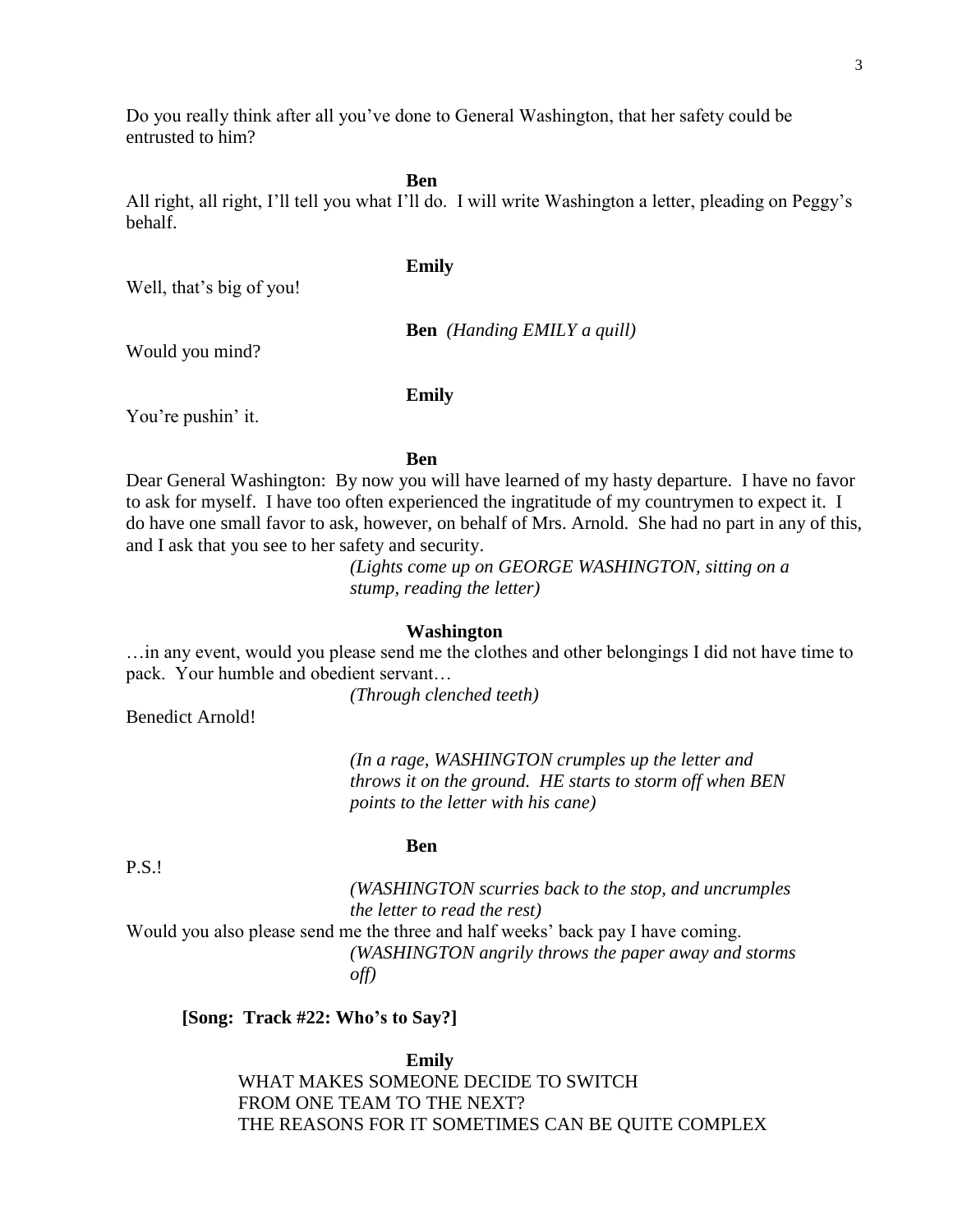BUT IF YOU COACH THE WINNING TEAM YET NOBODY HOLDS YOU IN HIGH ESTEEM IT MAY FINALLY SEEM THE TIME'S COME TO SAY GOODBYE

TRY NOT TO LET IT GET YOU DOWN PUT OUT YOUR CHIN AND STAND YOUR GROUND AFTER ALL, YOU MUST HAVE HAD A REASON EVEN THE BEST OF US MAY FIND OFTEN IT'S BEST TO CHANGE OUR MIND WHO'S TO SAY WHAT IS OR ISN'T TREASON?

YOU'VE BEEN SET UP AND BEEN PUT DOWN NOBODY'S BEEN MORE PUSHED AROUND WHO REVERES YOU FOR YOUR ACHIEVEMENTS?

YOU WON THE BATTLES THAT YOU FOUGHT YOU DARED TO GO WHERE MOST WOULD NOT HOW COULD IT BE THEY REFUSE TO BELIEVE IN YOU?

TRY NOT TO LET IT GET YOU DOWN PUT OUT YOUR CHIN AND STAND YOUR GROUND AFTER ALL, YOU MUST HAVE HAD A REASON EVEN THE BEST OF US MAY FIND OFTEN IT'S BEST TO CHANGE OUR MIND WHO'S TO SAY WHAT IS OR ISN'T TREASON?

WELL SUPPOSE A BRIDE HAS MADE A PROMISE TO BE WED BUT HE'S BROKE AND SO SHE LEAVES HIM FOR A WEALTHY MAN, INSTEAD

OR SHE NEEDS A BETTER JOB SO SHE QUITS THE ONE SHE'S GOT DON'T THINK THAT YOU'D DO ANY DIFFERENTLY 'CAUSE….YOU WOULD NOT!

WELL WHO IS WRONG AND WHO IS RIGHT? THINGS DON'T ALWAYS COME IN BLACK AND WHITE OFTEN IT'S A MATTER….OF PERSPECTIVE SO IF YOU THINK YOU'RE OFF THE HOOK GO TO THE MIRROR AND TAKE A LOOK DON'T SLANDER SOMEONE'S NAME UNLESS YOU KNOW YOU KNOW YOU'D NEVER DO THE SAME!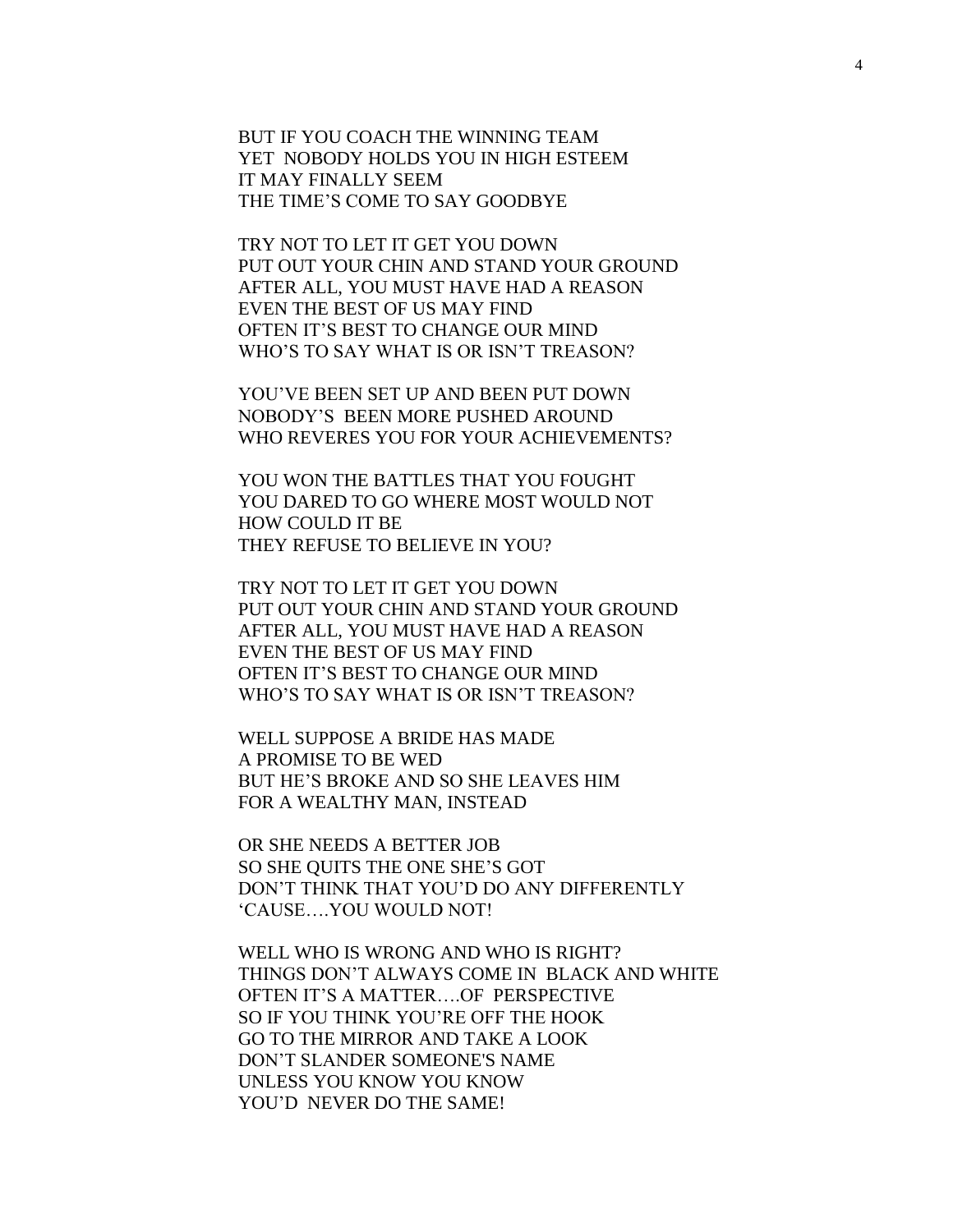*(Lights are out and come up slowly. It is dawn)*

**Peggy** *(Calling from bed)*

John!

*(Beat)*

Ben? Ben! Emily!

*(EMILY comes running as music starts up).*

# Song: **CLUELESS**

**Emily**

SAY HAVE YOU HEARD THE NEWS WASHINGTON'S NOT AMUSED BEN CAUGHT THE LAST BOAT OUT OF TOWN HE'S LEFT YOU ON THE SHELF THINKING ONLY OF HIMSELF HE'S THE CAPTAIN OF THE SHIP BUT HE'S NOT GOIN' DOWN!

**Peggy**

IF THEY SHOULD ASK ME DEEP, PROBING QUESTIONS THEY WON'T GET MY CONFESSIONS! I'LL SAY THAT I WAS SHOCKED AND DISILLUSIONED THAT MY HUSBAND COULD HAVE DONE THIS TO ME!

IF I HAD GONE AWAY I'D BE THE FIRST ONE TO SAY "GOOD-BYE, BEST REGARDS, FROM JAMAICA" I'D RATHER GET A TAN FIND ME THE KIND OF MAN WHO WOULD BE CONTENT TO SAY "COME ON WITH ME, I'LL TAKE YA"

(instrumental)

**Emily** AND IF THEY ACCUSE YOU TELL THEM HOW HE USED YOU

**Peggy** I NEVER WANTED TO BETRAY ANYONE THAT IS WHAT I'LL GLADLY CONFESS TO ANYONE

**Both** I/YOU LOVE MY/YOUR COUNTRY MORE THAN LIFE ITSELF.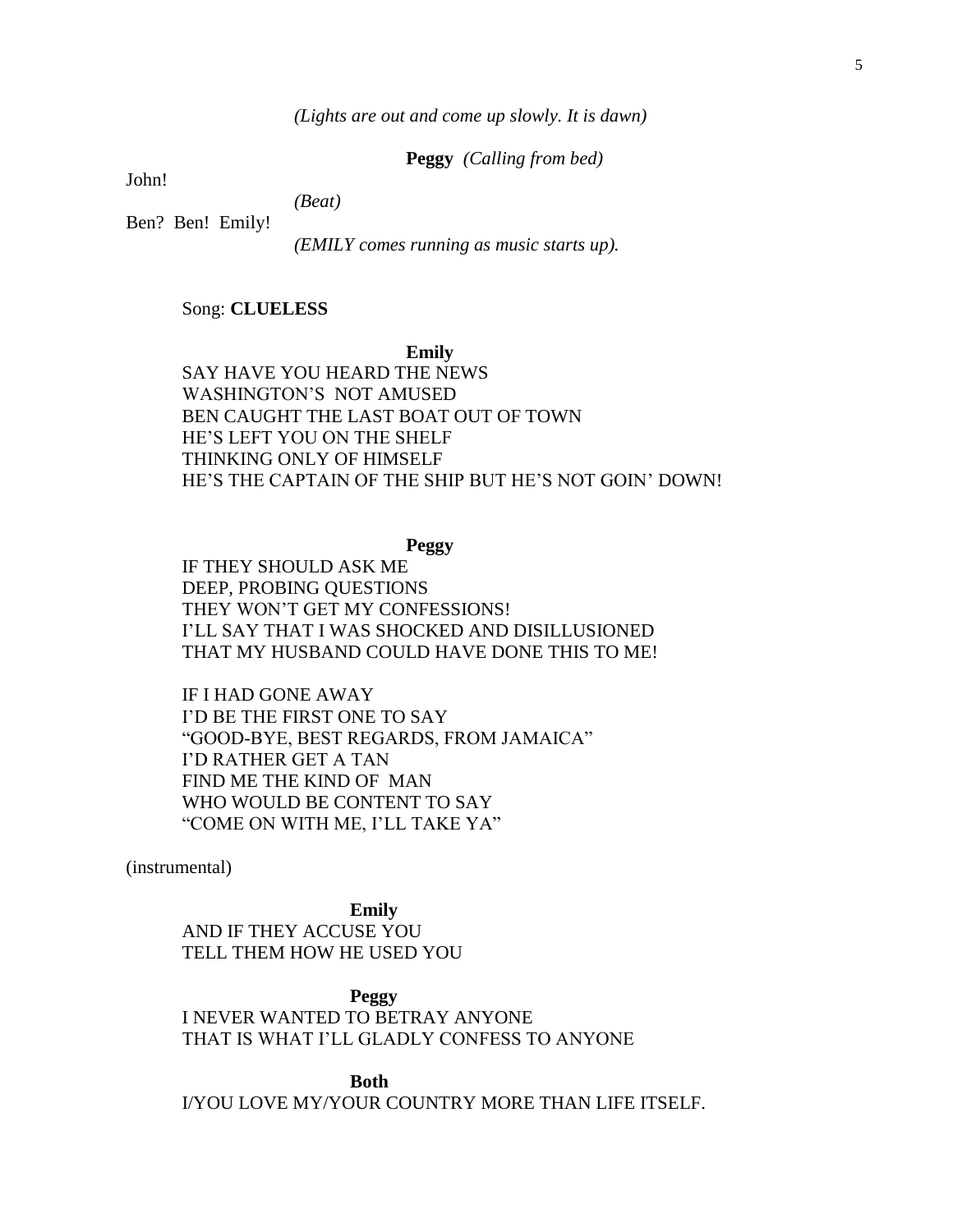**Peggy**

IF THEY COME FOR ME IT WON'T BE A TRAGEDY I'LL TRY TO KEEP MY COMPOSURE

**Emily** SOMEHOW MAKE IT PLAIN YOU'VE SIMPLY GONE INSANE

**Both** ONE OF MANY LOYAL PATRIOTS WHO JUST WENT NUTS!

> *PEGGY starts to exit and practically runs into WASHINGTON as he enters. The music stops abruptly)*

IN SEVENTEEN EIGHTY-TWO HERE'S WHAT WOMEN HAD TO DO: TELL MEN YOU REALLY DON'T KNOW MUCH YOU'VE GOT TO ACT NAÏVE SO THAT THEY'LL ALL BELIEVE WHEN YOU SAY YOU'RE OUT TO LUNCH AND YOU DON'T HAVE A CLUE!

**Peggy** *(Startled)*

Your Excellency!

### **Washington**

Mrs. Arnold…

**Peggy**

General…I-I know how all this must look to you, but I—

# **Washington**

You poor creature.

**Peggy** 

*(Pause)*

Excuse me?

# **Washington**

How could he have done this to you?

**Peggy**

Well, I…I must say, your Excellency, that I was….shocked…and so deeply distressed when I learned what my husband had done.

### **Washington**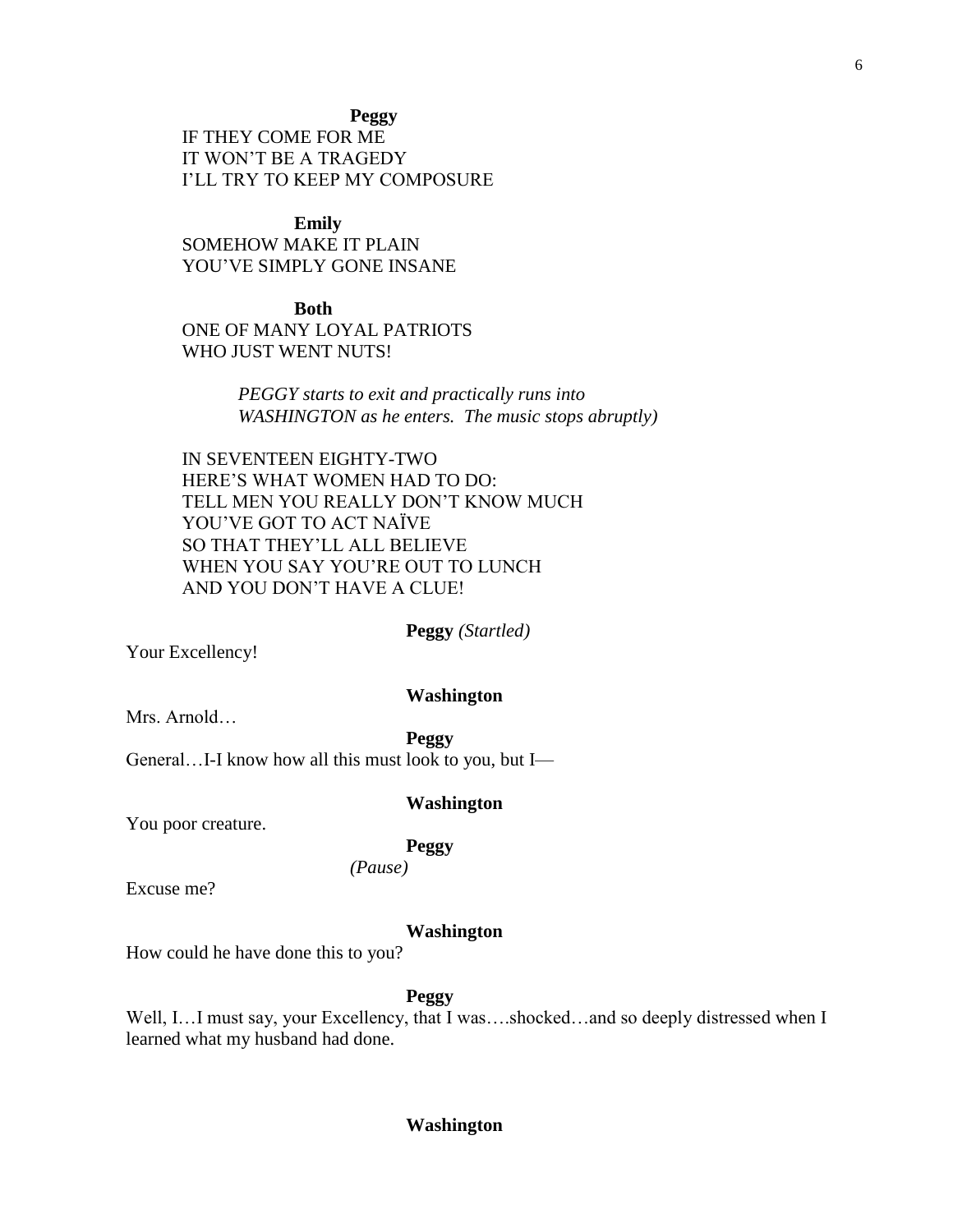Don't worry, Mrs. Arnold. Though it may indeed be a small consolation, we've at least managed to capture your husband's accomplice… John André.

*(PEGGY gasps for air and clings tightly to WASHINGTON)*

#### **Washington**

Mrs. Arnold, are you all right?

*(SHE is unable to answer)* I assure you he will pay for what he's done. You have my word on it. (*WASHINGTON stumbles backwards onto the bed—with PEGGY on top of HIM—just as the REEDS enter)*

#### **Reed**

Well! I never would have guessed!

*(WASHINGTON scrambles to get up and to help PEGGY off the bed)*

### **Washington**

Reed! What are you doing here?

# **Reed**

I must say, General, you certainly didn't waste any time. It's just a shame that General Arnold isn't aware of your selfless devotion…to his wife!

#### **Washington**

Can't you see this lady is in a state of shock? *(PEGGY feigns a cry)*

# **Reed**

With all due respect, sir, may I suggest that you are a little too close to the situation to see behind this pathetically unconvincing act of hers.

*(Beat)*

**Washington** *(Baffled)*

Reed—is this going anywhere?!

# **Reed**

I've just come from having interrogated the prisoner. He's confessed to complicity with General Arnold.

### **Washington**

We're fully aware of Arnold's involvement.

**Reed**

And are you also aware of Major Andre's involvement with... Mrs. Arnold?

**Peggy**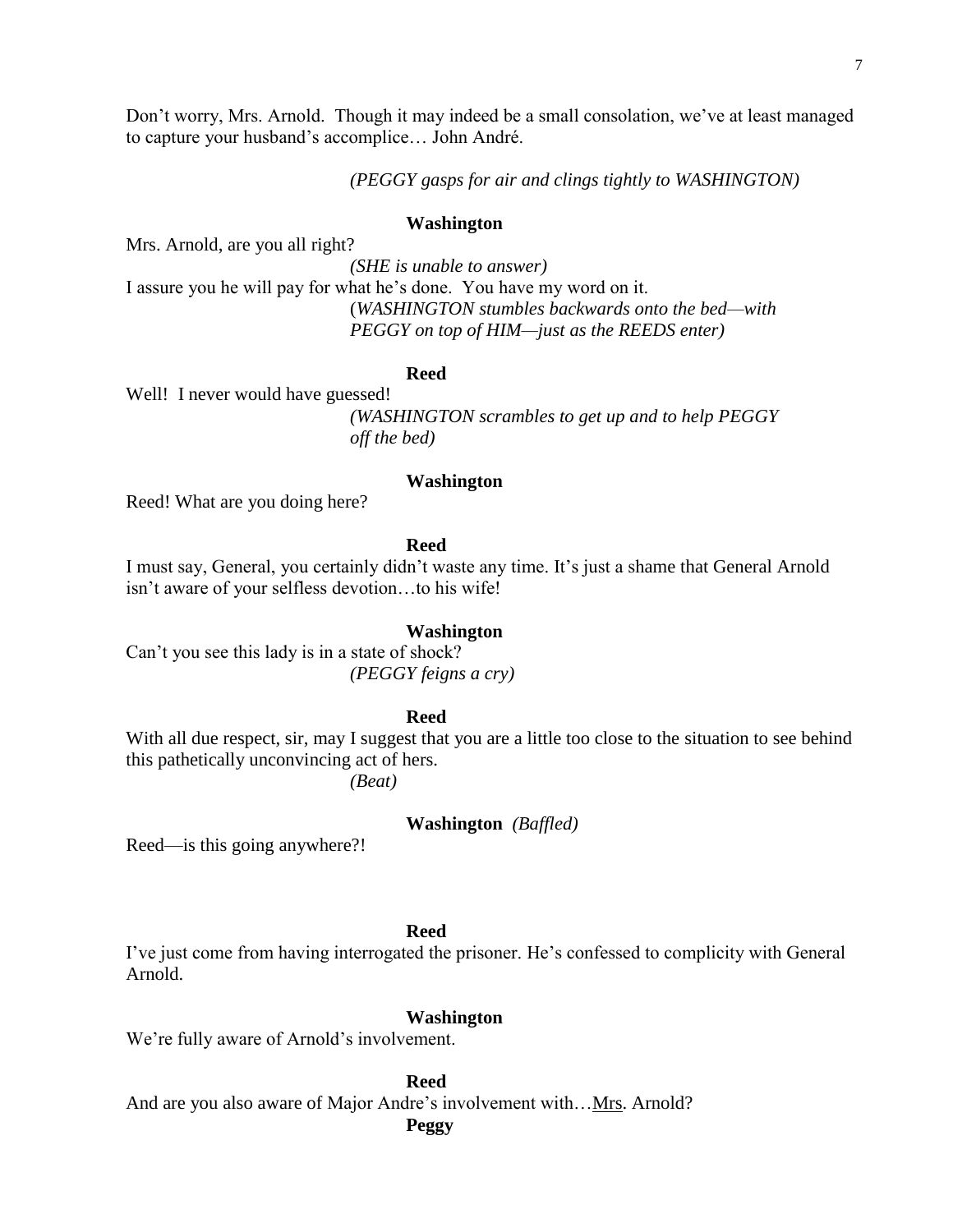That's a lie!

**Reed**

If you don't believe me, General, go and ask the prisoner yourself.

#### **Washington**

I am not so base that I would ever accuse a woman of dishonorable motives.

**Reed** *(Incredulous)*

You're a fool!

# **Washington**

Reed! Get back to West Point and wait for my instructions. You'll hear from me shortly!

**Reed**

Is that supposed to frighten me?

**Washington** *(Getting flustered)*

You have your orders.

**Reed**

Who are you kidding? You have no jurisdiction over me.

**Washington** *(Ready to explode)*

Reed….Get the hell out!!

**Reed**

Just wait until we tell all our friends in the Congress that we warned you about Arnold from the very beginning, and yet you stood by and did absolutely nothing. We'll see to it that you never hold a prominent position again!

Ha!!

# **Washington**

*(BEN is in his nightclothes again, as in the beginning. EMILY, dressed again as his nurse, is helping BEN into bed. He has gray hair now, and is again using a cane for support, as his elusive grip on past events is eroding, and reality sets in. He is now only a shadow of his former self)*

#### **Ben**

I don't understand this at all. I've been waiting three weeks for General Burgoyne to pay me a call, but it seems that he doesn't have time for me. What is taking him so long?

**Emily** *(Tucking him in bed)*

I'm sure he's just busy, sir. He's a very important man.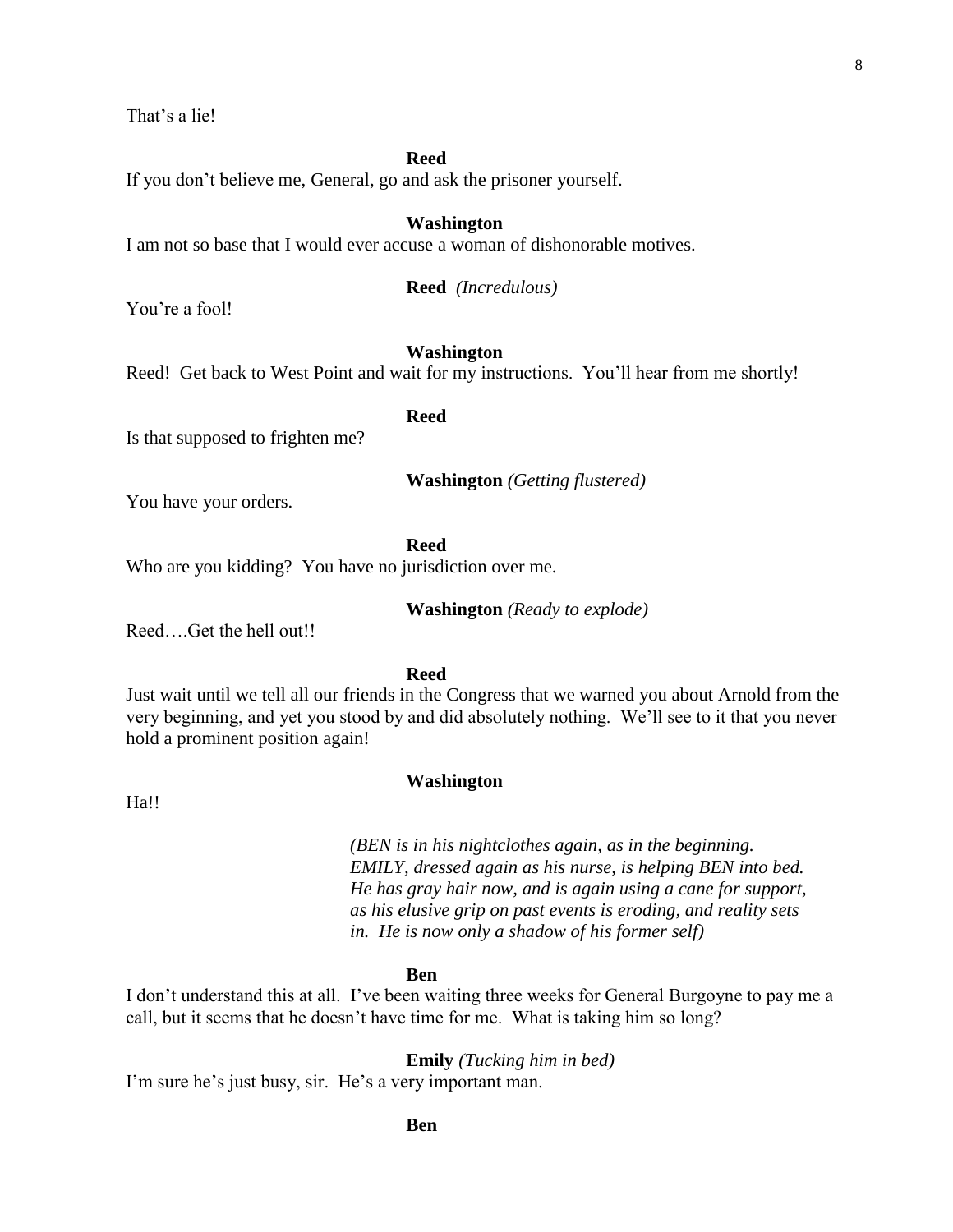9

And I'm not?!—the greatest general of the Revolution—of either side!! They should be falling over themselves to thank me for all that I've done for them, and yet so far they've treated me as if I'm still one of the enemy!

*(A KNOCK at the bedroom door)*

#### **Emily**

There. That must be General Burgoyne now. You see, sir? You were worried for nothing!

(*The REEDS enter. MR. REED is dressed in a British general's uniform. They smile patronizingly. BEN is horrified).*

**Ben**

Reed! What the Hell?!—

**Reed** *(With an English accent)*

I'm sorry, I'm afraid you're mistaken. My name is Burgoyne. General Burgoyne of His Majesty's armed forces.

**Ben** *(Dazed)*

Forgive me, Your Excellency. I thought for a moment…. *(BEN struggles to get out of bed, but it's too much for him)*

**Reed**

Please, don't bother getting up, General. You're ... overwrought. I suspect this has been a very trying week for you.

**Ben**

Oh, Your Excellency. If you only knew. I'll tell you, I—

**Reed** *(Impatiently)*

Yes, yes, yes. I'm a very busy man, Arnold. What is it you wanted to see me about?

**Ben** *(Stupefied)*

What did—!!— Your Excellency! I am....at your service! *(Pauses to let this sink in, to The REEDS' glazed looks)*

#### **Ben**

I…I have sworn eternal allegiance to my King, for whom I'm ready to give my very life!

*(FERGUSON whispers in REED's ear)*

### **Reed**

*(Only vaguely interested)*

Oh, that! Right, right. Uh…well, to tell you the truth, Arnold, we don't actually have any openings in your field right now. You might want to check back with us sometime next month… see if anything turns up by then. You understand.

*(Turns to go)*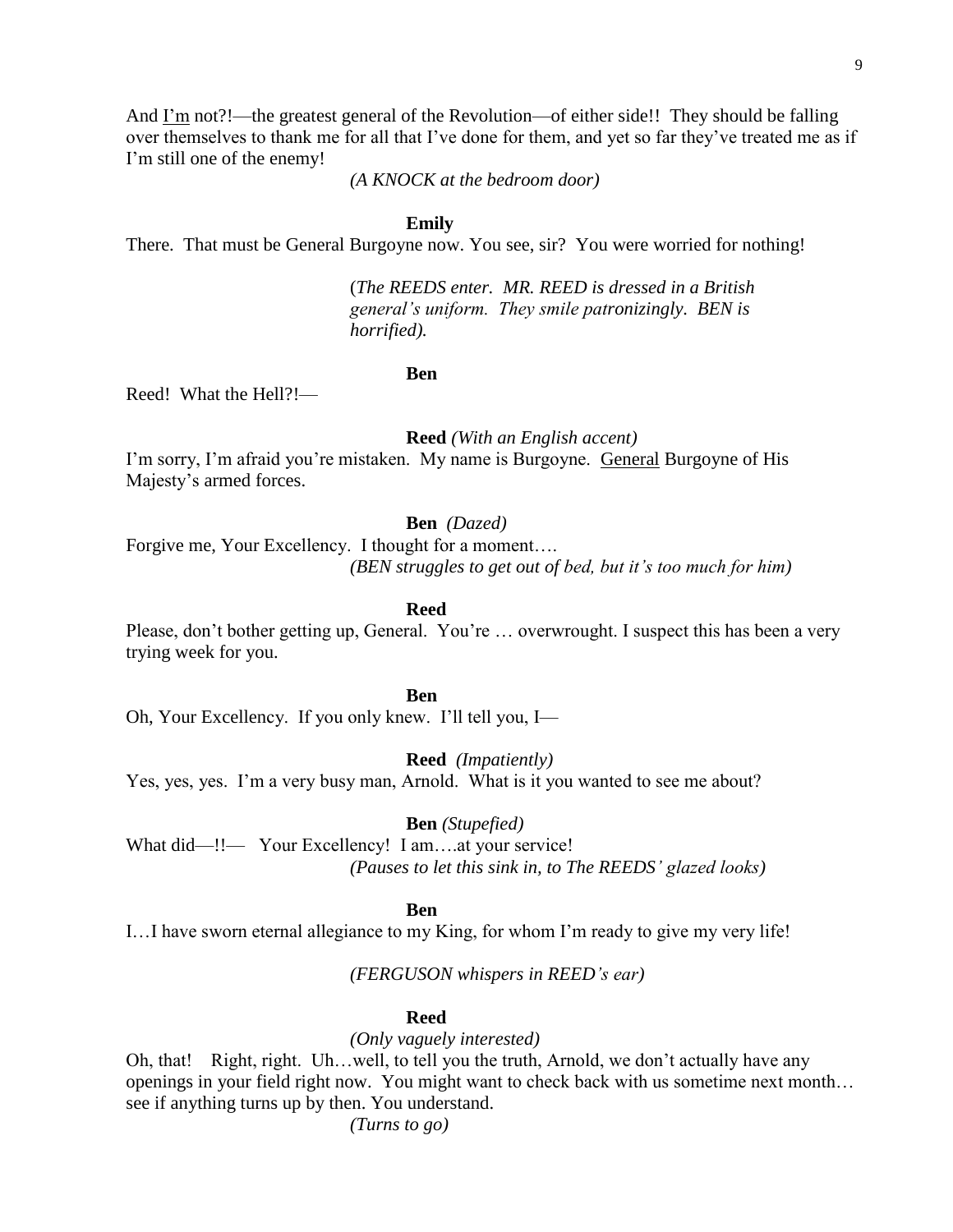# **Ben**

I only hope that you understand, Your Excellency, how anxious I am to begin service to my King.

# **Reed** *(Sighing)*

Uh, yes….well, General Arnold… I suppose now is as good a time to tell you this as any… uh, how shall I put this? Uh....none of the men wants to... serve under your command!

# **Ben**

How is that possible, sir?

# **Reed**

Well, for one thing, John André was a very popular figure around here. Some of the men think you should have been hanged in his place.

**Ben**

But…I can't be held responsible for that!

# **Reed** *(Snapping)*

No!—you can't be held responsible for <u>anything</u>, can you!? Personally, I was in favor of making a trade—you for André., but…unfortunately I was overruled.

# **Ben** *(Hopeful)*

Then there are some who support me, after all.

# **Reed**

No, no, not really, no. It's just that…we want to encourage defections from the rebel army, and turning over someone like you for the slaughter…well, it's not great for our image.

# **Ben**

But I don't understand why the men won't serve under me.

**Reed**

I'd think that point should be obvious. Yes, well don't you see? No one knows who you may turn your back on next.

**Ben** *(Softly)*

What about my money?

# **Reed**

Mmmm???

**Ben**

My money! My money, dammit! What about the ten thousand pounds I was promised?

**Reed** *(Incredulous)* Ten thousand pounds!?! For what?? You haven't done anything!

**Ben** *(Exasperated)*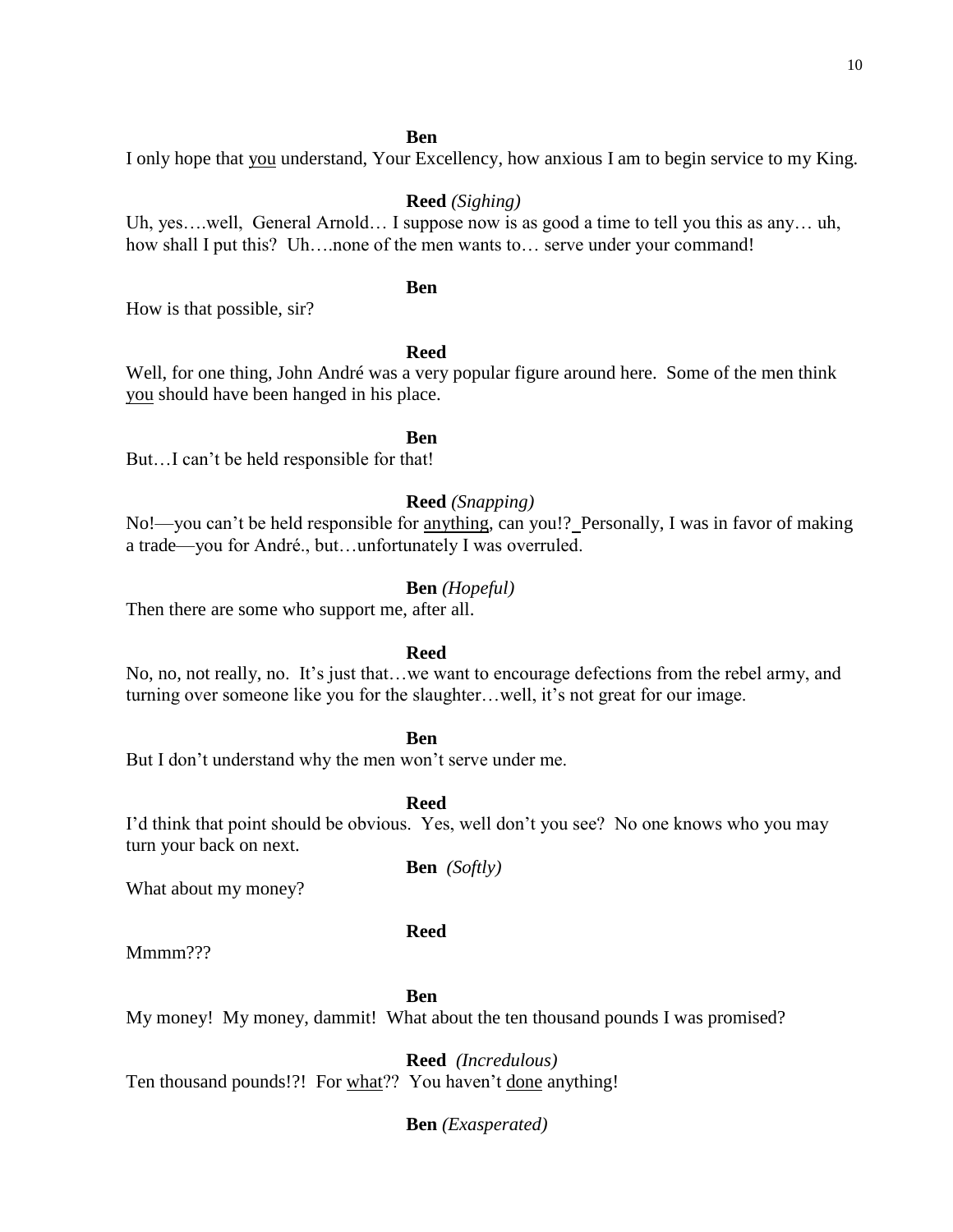Then give me a command!

**Reed**

But I've just told you—no one wants to work with you. What can I do about that? *(Nonchalantly)* 

Of course, if you're not happy with us, you could always go back to the Americans.

### **Ben** *(Quietly)*

You know that's impossible.

#### **Reed**

You know, I asked one of our American prisoners this morning what would happen to you, if we were ever to turn you over to them. And do you know what he said? He said your left leg would be severed from your body and buried with full military honors. The rest of you would be hanged from the nearest tree, your carcass left to rot.

*(HE pauses to let this sink in)* Now if you'll excuse me. The sight of you sickens me.

### **[Song: Track #24: Finale]**

*(In the background, THE SHADOWS OF HIS PAST ominously gather around him, singing a haunting, slow reprise of "Greatest Hero" as the lights dim)*

**Ben**

# NOW I FIND NO ONE REALLY WANTS ME IT SEEMS AS IF MY FRIENDS HAVE ALL ABANDONED ME FOREVER

**All**

WELL, WHO COULD BLAME THEM CONSIDERING YOUR CRIME? NO ONE WANTS TO BE SEEN WITH THE GREATEST TRAITOR OF OUR TIME

YOU'RE NOTHING BUT A BENEDICT ARNOLD A TRAITOR THROUGH AND THROUGH THAT'S ALL YOU'LL EVER BE THAT'S ALL ANYONE WILL SEE

#### **Ben**

WHY IS IT NO ONE CAN RECALL I WAS THE GREATEST HERO OF THEM ALL?

> *(EMILY comes running in with MRS. ARNOLD, now a middle-aged woman. The song segues into a haunting dirge which underscores the dialogue):*

> > **Emily**